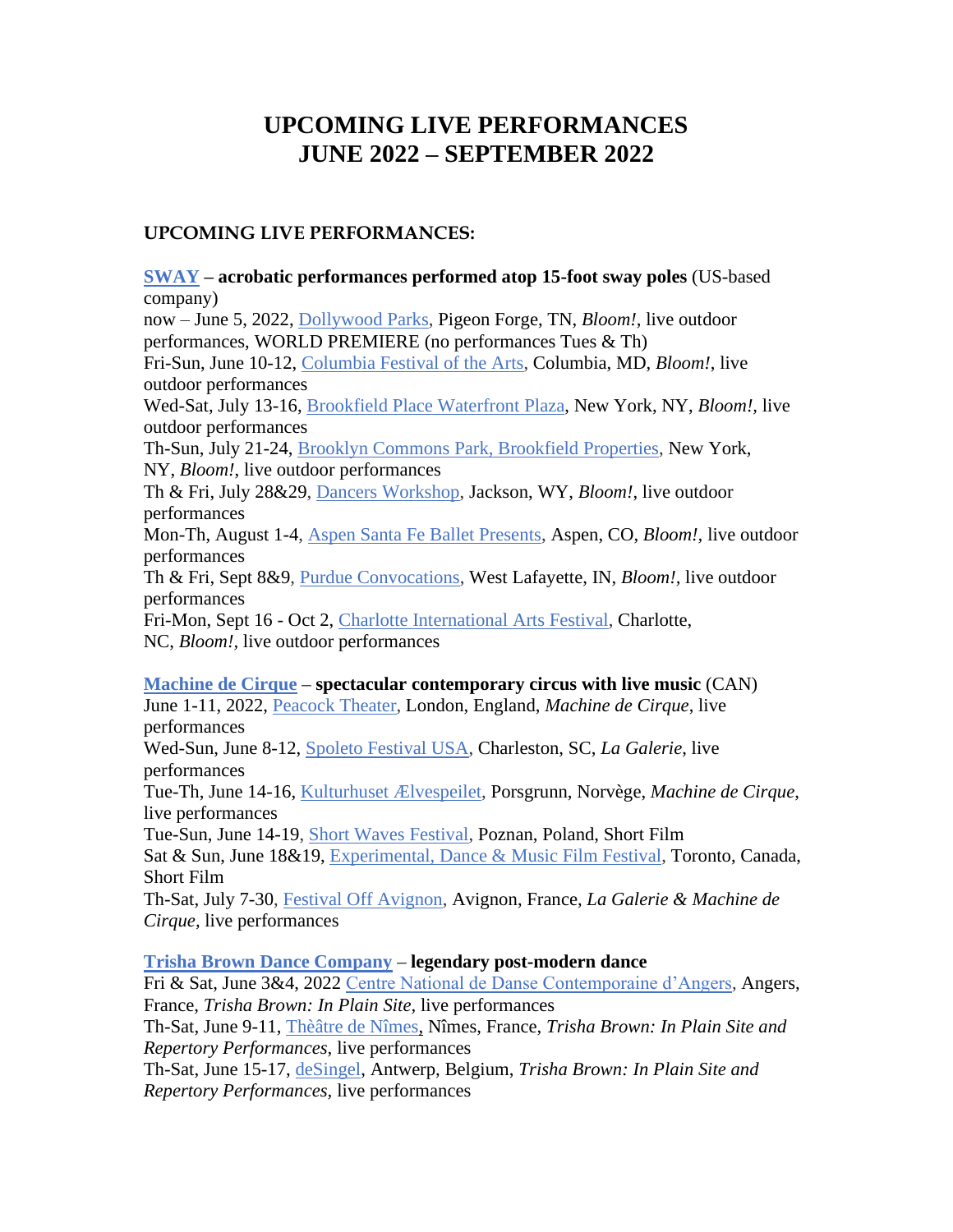Mon & Tue, June 20&21, [STUK Arts Center,](https://www.stuk.be/nl/programma/trisha-brown-in-plain-site) Leuven, Belgium, *Trisha Brown: In Plain Site,* live performances

Sat & Sun, June 25&26, [Suzanne Dellal Center,](https://suzannedellal.org.il/en/shows/trisha-brown-dance-company-50-years-of-creation/) Tel Aviv, Israel, *Repertory Performances,* live performances

Fri-Sun, July 1-3, [Festival dei Due Mondi,](https://festivaldispoleto.com/en/events/event/astral-converted-working-title/) Spoleto, Italy, *Trisha Brown: In Plain Site and Repertory Performances,* live performances

Sat & Sun, Sept 24&25, [Kaatsbaan Cultural Park,](https://kaatsbaan.org/festivals) Tivoli, NY, *Trisha Brown: In Plain Site*, live performances

# **[Manual Cinema](http://www.elsieman.org/artist-roster/manual-cinema/) – cinematic shadow puppetry with live music**

Sat-Sun, June 4-26, 2022 [The New Victory Theater,](https://www.newvictory.org/tickets-and-events/2122-live-performance-leonardo/) New York, NY, *Leonardo! A Wonderful Show About a Terrible Monster*, live performances Wed-Mon, August 3-29, [Edinburgh Fringe Festival,](https://tickets.edfringe.com/whats-on/manual-cinema-presents-leonardo-a-wonderful-show-about-a-terrible-monster) Edinburgh, Scotland, *Leonardo! A Wonderful Show About a Terrible Monster*, live performances

#### **[Ragamala Dance Company](https://www.elsieman.org/artist-roster/ragamala-dance-company/) – classical Bharatanatyam Indian dance**

Sat, June 11, 2022, [The Edge Center for the Arts,](https://edgecenterarts.org/) Bigfork, MN, *Ode to Navarathri*, live performance

Wed & Th, July 6&7, [American Dance Festival,](https://americandancefestival.org/event/ragamala-dance-company/2022-07-06/) Durham, NC, *Fires of Varanasi: Dance of the Eternal Pilgrim*, live performances

Fri, July 22, [BRIC Celebrate Brooklyn!](https://www.bricartsmedia.org/bric-celebrate-brooklyn-festival), Brooklyn, NY, *Sacred Earth*, live performance

#### **[eVenti Verticali](http://www.elsieman.org/artist-roster/eventi-verticali-italy/)** – **acrobatic duo of aerial actors in projected animations** (ITA)

Wed, June 18, 2022, [Ori di sogliano,](https://oridisogliano.it/) Sogliano, Italy, *Wanted,* live outdoor performance Fri & Sun, June 27&29, [Festival Ana Desetnica,](https://www.anamonro.si/en/pillar/ana-desetnica/) Maribor & Ljubljana,

Slovenia, *Quadro long version,* live outdoor performances

Wed, June 25, [Long night of the arts,](https://www.langekunstnacht.de/programm/219-eventi_verticali_(italien)_%E2%80%93_cubo) Augsburg, Germany, *Cubo,* live outdoor performance

Wed, August 17-20, [Regatta Festival,](https://regattasilkeborg.dk/) Silkeborg, Denmark, *new aerial production,* live outdoor performances

Sat, August 27, [Mirabilia Festival,](https://www.festivalmirabilia.it/mirabilia-2022) Busca, Italy, *Cubo,* live outdoor performance Th, Sept 1, [Mirabilia Festival,](https://www.festivalmirabilia.it/mirabilia-2022) Cuneo, Italy, *Cubo,* live outdoor performance Tue-Sat, Sept 13-25, [Charlotte International Arts Festival,](https://www.charlotteartsfest.com/) Charlotte, NC, *Wanted,* live outdoor performances

## **[Polyglot](https://www.elsieman.org/artist-roster/polyglot-theatre/) Theatre - interactive children's theater** (AUS)

Wed-Fri, June 29-July 1, 2022, [The Ian Potter Centre for Performing Arts,](https://www.monash.edu/performing-arts-centres/event/feast/) Clayton, Australia, *Feast at Family Fiesta,* live outdoor performances Th-Sun, July 7-10, 2022, [Des Moines PAC,](https://desmoinesperformingarts.org/events/?s=all&f=all&v=grid) Des Moines, IA, *Bees,* live outdoor performances

Th-Sat, July 21-23, [BorderLight Festival,](https://www.borderlightcle.org/bees/) Cleveland, OH, *Bees,* live outdoor performances

Th-Sat, Sept 22 – Oct 2, [Charlotte International Arts Festival,](https://www.charlotteartsfest.com/) Charlotte, NC, Bees, live outdoor performances